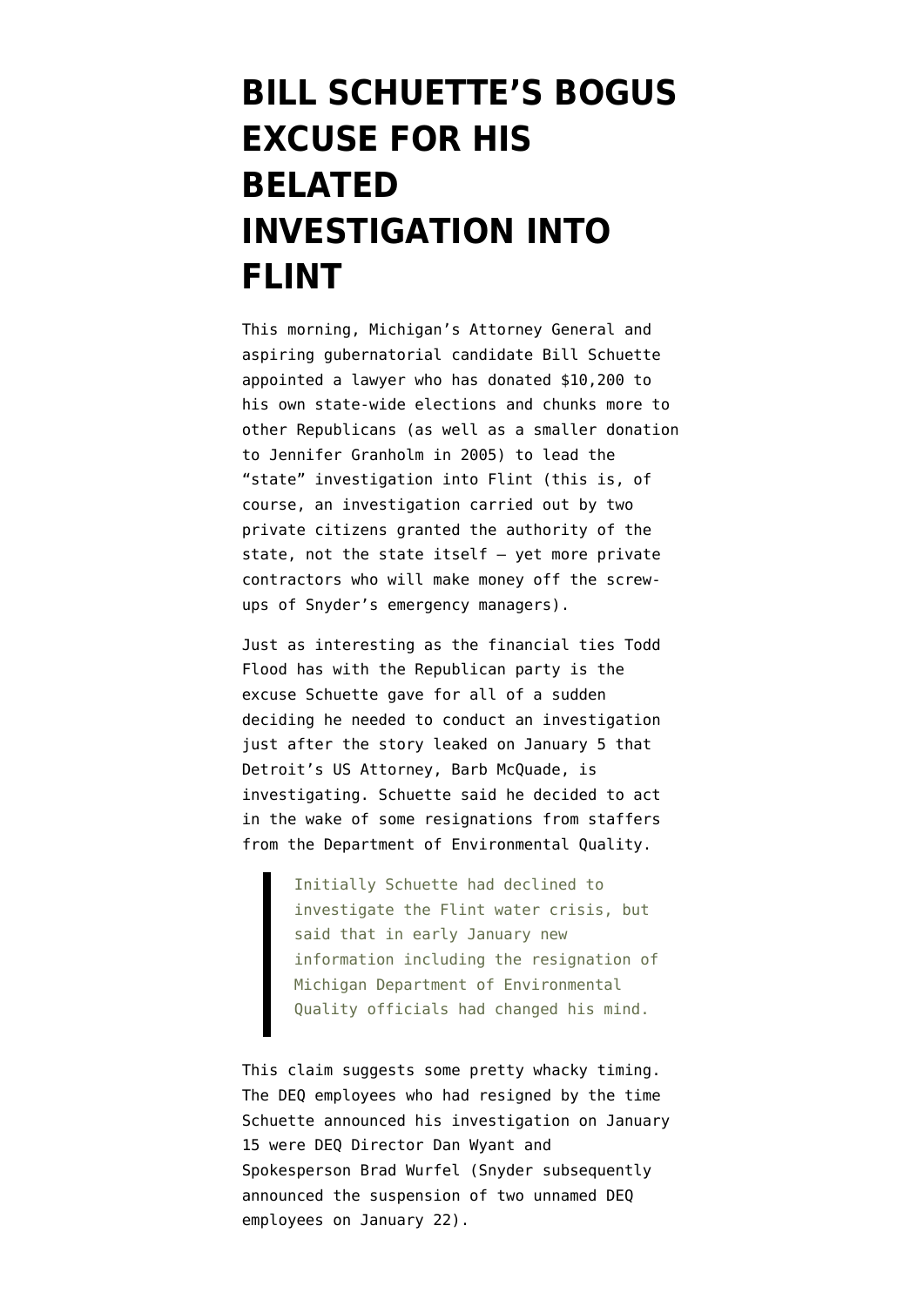But Schuette sure as hell didn't sound like he thought Wyant's resignation merited an investigation on December 29, when he released [this statement](http://www.michigan.gov/ag/0,4534,7-164-46849-372375--,00.html).

> I am saddened to hear of the resignation of Department of Environment Quality Director Dan Wyant. In my 20-plus years of knowing him, Dan has been a hardworking, dedicated public servant. I am committed to working with all parties, including the legislature and Governor, to ensure the public's health and the well being of Michigan residents.

On the contrary, Schuette sounded like it was a terrible thing that those mean poisoned Flint kids brought about a career setback for his buddy.

Moreover, the [emails Snyder released](http://somcsprod2govm001.usgovcloudapp.net/files/snyder%20emails.pdf) make it clear that the "resignations" and "suspensions" of these DEQ fall guys was very closely orchestrated.

The day before the governor's Task Force on Water (directed by a GOP partisan but including the leader of an environmental group and some health academics) formally delivered an interim report to Snyder, December 28, someone sent an advance copy to the governor. (See PDF 269 for the advance copy and discussion that followed, and PDF 265 for the formal conveyance of the report to the governor.) Snyder's Chief of Staff, Jarrod Agen, his legal counsel, James Redford, his Director of Urban Initiatives, Harvey Hollins (who was involved in the Flint issues throughout, and whom Snyder [laughably appointed](http://www.freep.com/story/news/local/michigan/2015/12/17/flint-water-coordinator/77474574/) as the "independent" person to oversee the Flint response in December), his privately-paid bully ["Transformation Manager](http://www.eclectablog.com/2013/06/richard-baird-rick-snyders-transformation-manager-the-governors-enforcer-behind-the-scenes.html)" Richard Baird, and his Communications Director Meegan Holland had a conference call to figure out how to respond. Agen's email to Snyder makes it clear that before that call, there had already been a plan to make "structural changes"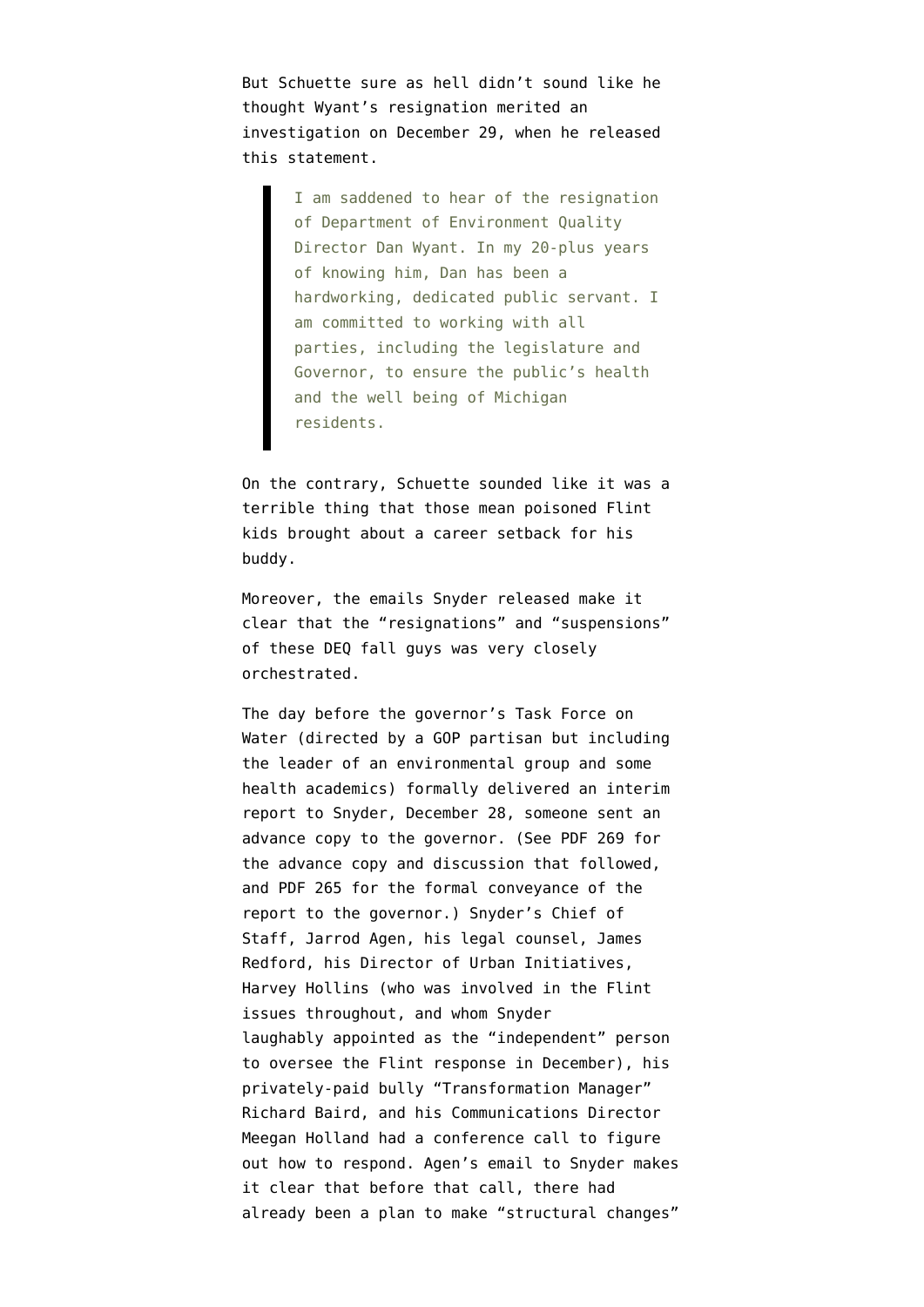Attached is a letter from the Flint Water Task Force which will be formally sent to you tomorrow. The Task Force then plans to release this letter publicly on Wednesday morning.

You will see the letter is harsh against DEQ.

Rich, Redford, Harvey, Meegan, and myself all just gathered on a conference call to discuss our upcoming actions regarding Flint. While we don't think this letter should change any of our actions, we agreed we may need to accelerate some of the structural changes at DEQ.

Our suggestions:

1) Make structural changes at DEQ as early as tomorrow: The recommendations in this letter suggest profound change at DEQ and openly criticize Director Wyant. If this is the path that the Task Force is on, it is best to make changes at DEQ sooner rather than later. That likely means accepting Dan's resignation. It also means moving up the termination of the 3 DEQ personal previously planned for Jan 4 to tomorrow.

His notes also make it clear that there was already a plan to terminate 3 other DEQ personnel on January 4 (which presumably would be Wurfel and the two staffers who got suspended on January 22).

There's no indication that Schuette was involved in these discussions (though given that he was already defending Snyder in multiple lawsuits, you would think he was in communication with Redford).

Still, it's quite clear that the "resignation" of DEQ staffers was planned well in advance.